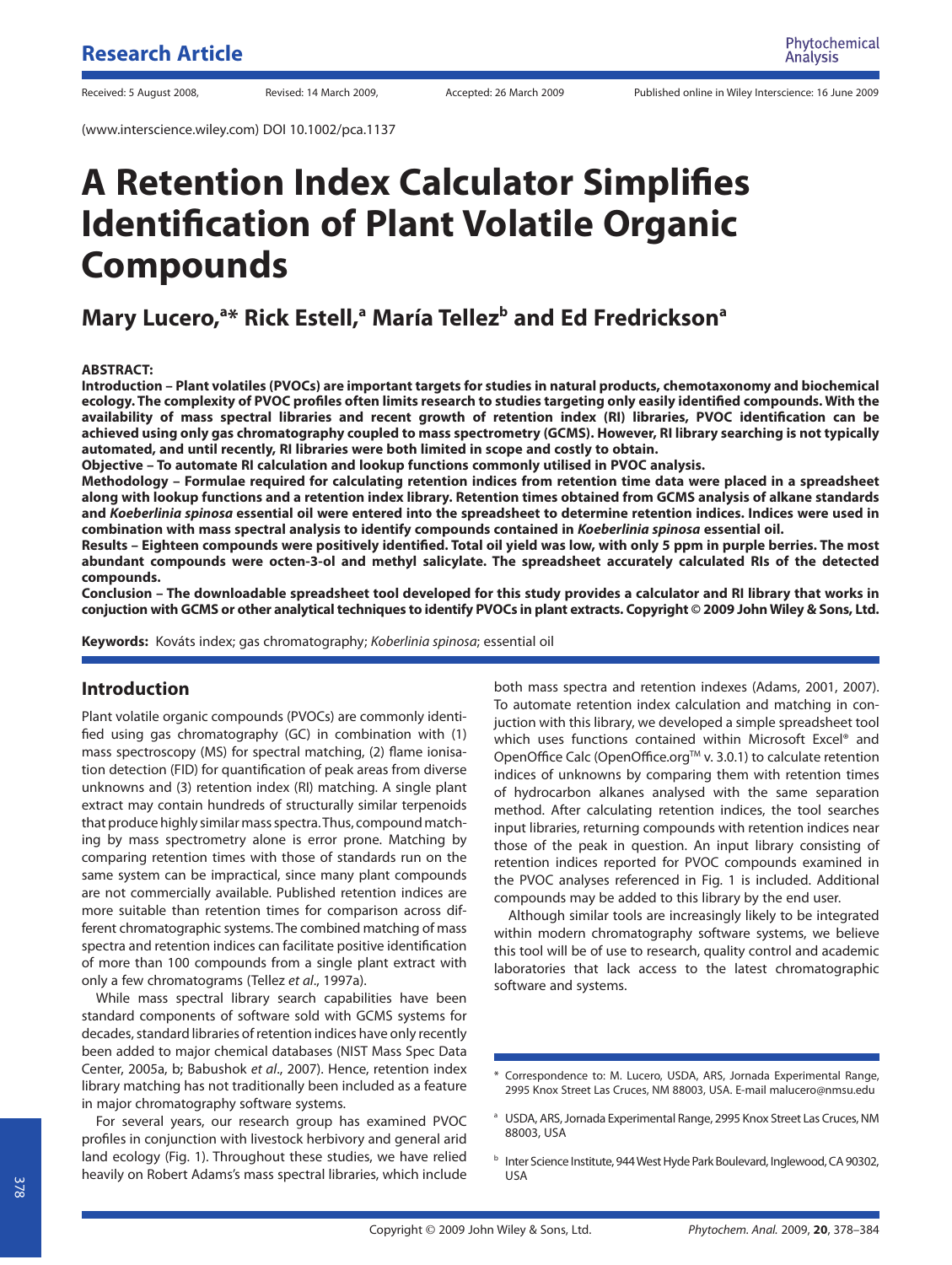Here we demonstrate the utility of our RI Calculator tool by determining retention indices of volatile compounds associated with the essential oil of Koeberlinia spinosa Zucc. ('crucifixion thorn', KOSP), a thorny, nearly leafless arid land species noted for upward growing, putatively hydrotropic roots (Gibbens and Lenz, 2001). In doing so, we demonstrate the utility of the RI Calculator for identifying volatiles from complex profiles for diverse applications.

# **Experimental**

#### **Plant sampling, oil extraction and instrumental analysis**

KOSP samples were collected from the JER near Las Cruces, New Mexico at approximately N 32°36.607 latitude and W 106°33.384 longitude, 1726 m above sea level (Fig. 1). The current year's



**Figure 1.** Volatile compounds extracted from shrubs growing on the USDA-ARS Jornada Experimental Range, located in the southwestern USA, have provided a library of retention indices against which newly analysed volatiles can be compared. Sample sites for each species are indicated with the NRCS species codes as follows: Ceanothus greggii Gray (CEGR) (Lucero et. al., 2009); Ceratoides lanata (Pursh) J. T. Howell var. subspinosa (Rydb.) J. T. Howell (CELAS2) (Lucero et al., 2004); Chrysothamnus pulchellus (A. Gray) Greene (CHPU4) (Tellez et al., 1998); Dalea formosa Torr. (DAFO) (Lucero et al., 2005); Dyssodia acerosa DC. (DYAC) (Tellez et al., 1997a); Koberlinia spinosa (KOSP), Flourensia cernua (FLCE) (Tellez et al., 1997b) and Psorothamnus scoparius (A. Gray) Rydb. (PSSC6) (Lucero et al., 2003).

growth (approximately 1 Kg fresh weight) was removed from randomly selected branches of 10 individual plants and combined to form composite samples. Composited samples were cut by hand to lengths not exceeding 2.54 cm, and triplicate 20 g aliquots of this material were extracted by steam distillation as previously described (Lucero et al., 2005). Briefly, chopped green tissue was placed in a round-bottom flask containing 100 mL of distilled water and attached to a Likens–Nickerson distillation apparatus, where it was distilled for 6 h. Pentane (10 mL) was added to the U-tube and to a pear-shaped collection flask. The pentane was maintained at 60–70°C throughout the 6 h distillation. Following distillation an additional 8 mL of pentane was used to rinse the apparatus. Pentane fractions were combined, dried over anhydrous magnesium sulphate, and filtered. The solvent was removed using a rotary evaporator under reduced pressure.

Fruit was harvested from the same plants at both immature (green) and mature (purple) stages. Whole berries were steam distilled in the same manner, except that only 10 g of tissue were used in each replicate. Oil retrieved from each distillation was diluted in 100% ethanol for GCMS analysis, or injected as pure oil for GC-FID analysis.

Solid-phase microextraction (SPME) analyses was conducted by placing 0.5 g of finely chopped tissue into 4 mL screw-top vials sealed with poly(tetrafluoroethylene) (PTFE)/silicon septa (Supelco®). The vials were equilibrated at 30°C for 2 h and then exposed to 1 cm of a 100 µm PDMS fiber (Supelco®), for 10 min. The fibre was immediately injected into the appropriate gas chromatograph inlet to a depth of 3 cm. The fibre remained in the injector for 5 min to remove residual volatiles, and blank runs were performed after each sample.

GCMS analysis was performed using a Varian model 3400 GC with a DB-5 column (30 m  $\times$  0.25 mm fused silica capillary column, film thickness 0.25 µm) coupled to a Finnigan ion trap mass spectrometer (EI, 70 eV). Helium (1 mL/min) was used as a carrier gas, and injector and transfer line temperatures were set at 220 and 260°C, respectively. The initial column temperature was 60°C, and a linear temperature increase of 3°C/min was programmed into each 65 min run. When injecting oils, a series of large (500 ng) to small (50 ng) injections were used to validate retention times for both low- and high-concentration components.

To validate peak area percentages revealed on the total ion chromatogram, the oil was also analysed using a Shimadzu GC8APF equipped with a flame ionisation detector and fitted for use with capillary columns. A split/splitless injector was used, and the column type, temperature gradients, and helium flow rates were identical to those used for the GCMS analysis. The injector temperature was 250°C.

Dry matter percent was determined by drying triplicate, 2 g samples of chopped tissue at 60°C for 24 h. Oil yield was reported as ug oil/gram dry tissue.

#### **Retention time and retention index matching using the 'RI Calculator'**

To facilitate repeated calculation of retention indices, a standard containing 5 ng/µL each of 18 n-alkane hydrocarbons (heptane through n-pentacosane) was run prior to analysis of essential oil extracts using the instrument parameters described above. The retention times at which each hydrocarbon alkane standard eluted was recorded on the Hydrocarbon RTs page of the 'RI Calculator' spreadsheet (Fig. 2). A read-only copy of the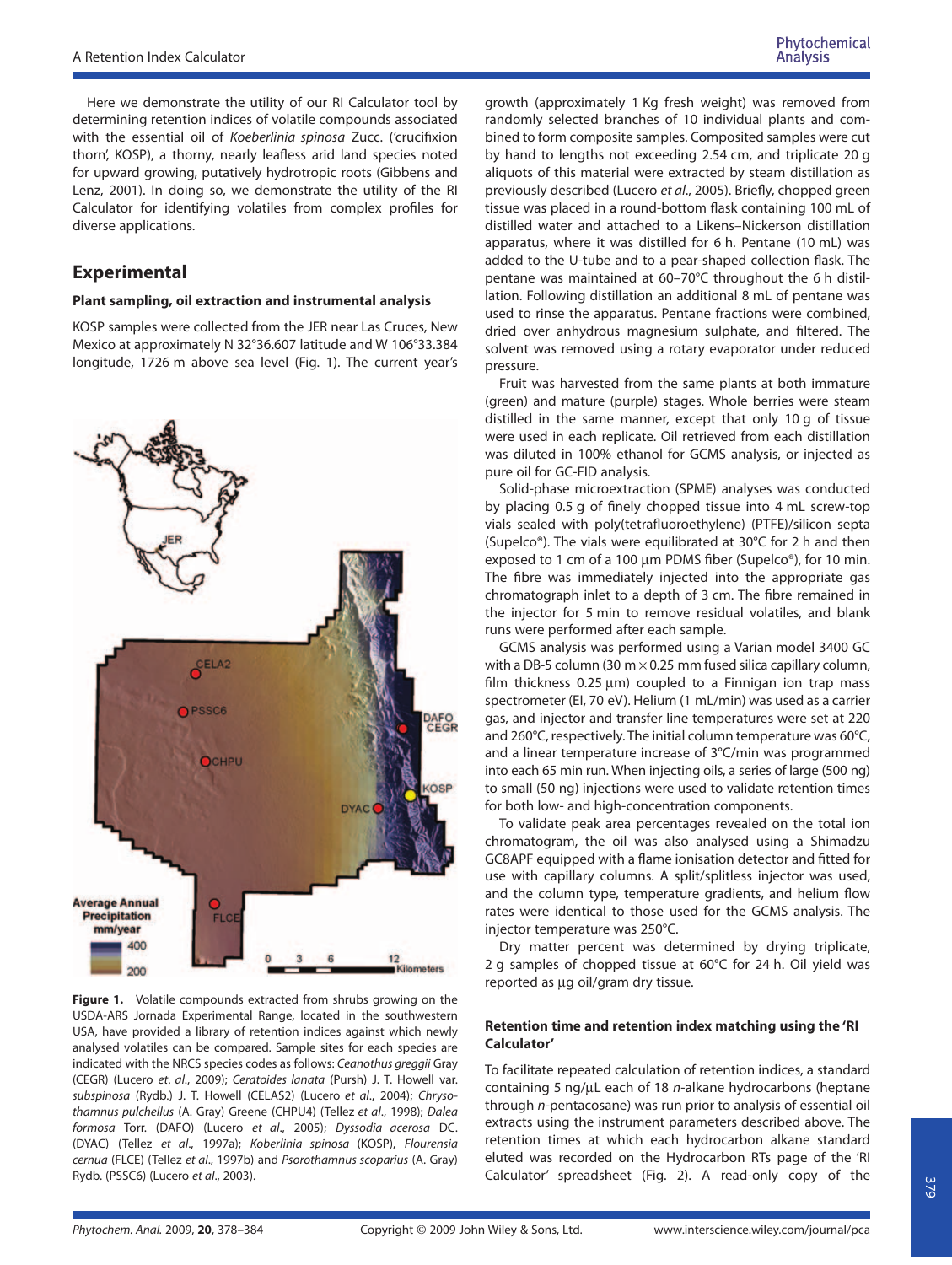| A                      | B                                   | C              | D                                 | Е                                  | F                                         | G | н        |   |                | ĸ                       |    | M  | N | $\circ$ |
|------------------------|-------------------------------------|----------------|-----------------------------------|------------------------------------|-------------------------------------------|---|----------|---|----------------|-------------------------|----|----|---|---------|
| Name of<br>Hydrocarbon | Number of<br>Carbon<br><b>Atoms</b> | iecond         | Current<br><b>RT</b> in<br>minuta | <b>Typical</b><br>RT in<br>seconds | <b>Typical</b><br><b>RT</b> in<br>minutes |   |          |   |                |                         |    |    |   |         |
| heptane                | $\overline{7}$                      | IDB.           | 1.763                             |                                    |                                           |   |          |   |                |                         |    |    |   |         |
| octane                 | 8                                   | 157            | 2.625                             | 167                                | 2.78                                      |   |          |   |                | <b>Plot of RT vs HC</b> |    |    |   |         |
| nonane                 | 9                                   | H.G.           | 4.263                             | 263                                | 4.38                                      |   |          |   |                |                         |    |    |   |         |
| decane                 | 10                                  | 43%            | 7.056                             | 422                                | 7.03                                      |   | 4000     |   |                |                         |    |    |   |         |
| undecane               | 11                                  | 643.           | 10.732                            | 635                                | 10.58                                     |   | 3500     |   |                |                         |    |    |   |         |
| dodecane               | 12                                  |                | 15.057                            | 883                                | 14.72                                     |   |          |   |                |                         |    |    |   |         |
| n-tridecane            | 13                                  | 1177.14        | 19.619                            | 1143                               | 19.05                                     |   | 3000     |   |                |                         |    |    |   |         |
| n-tetradecane          | 14                                  | 1448.          | 24.149                            | 1401                               | 23.35                                     |   | 2500     |   | $R^2 = 0.9939$ |                         |    |    |   |         |
| n-pentadecane          | 15                                  | <b>SPT1.44</b> | 28.524                            | 1651                               | 27.52                                     |   |          |   |                |                         |    |    |   |         |
| n-hexadecane           | 16                                  |                | 32.698                            | 1891                               | 31.52                                     |   | 2000     |   |                |                         |    |    |   |         |
| n-heptadecane          | 17                                  |                | 36.667                            | 2120                               | 35.33                                     |   | 1500     |   |                |                         |    |    |   |         |
| n-octadecane           | 18                                  |                | 40.442                            | 2338                               | 38.97                                     |   |          |   |                |                         |    |    |   |         |
| n-nonadecane           | 19                                  | <b>Wid 1 3</b> | 44.027                            | 2547                               | 42.45                                     |   | 1000     |   |                |                         |    |    |   |         |
| icosane                | 20                                  |                | 47.447                            | 2746                               | 45.77                                     |   | 500      |   |                |                         |    |    |   |         |
| henicosane             | 21                                  |                | 50.707                            | 2937                               | 48.95                                     |   |          |   |                |                         |    |    |   |         |
| n-Docosane             | 22                                  |                | 53.82                             | 3120                               | 52.00                                     |   | $\Omega$ | 5 | 10             | 15                      | 20 | 25 |   | 30      |
| n-tricosane            | 23                                  |                | 56,803                            | 3295                               | 54.92                                     |   | $-500$   |   |                |                         |    |    |   |         |
| n-tetracosane          | 24                                  |                | 59.658                            | 3464                               | 57.73                                     |   |          |   |                |                         |    |    |   |         |
| n-pentacosane          | 25                                  | 1747           | 62.462                            | 3627                               | 60.45                                     |   |          |   |                | #C                      |    |    |   |         |
|                        |                                     |                |                                   |                                    |                                           |   |          |   |                |                         |    |    |   |         |

1) Enter the retention times obtained on your GC system for the alkane standards listed above. Retention times recorded in minutes can be entered into the 'Current RT in minutes' column. Retention times in seconds will be calculated automatically and used downstream to calculate retention indices 1a) If preferred, retention time in seconds can be placed directly on the seconds column, overwriting the 'zeros' that appear when the minutes column is blank. 1b) If values are entered directly as seconds, the 'minutes' column can be left blank.

2) As the complete series of alkane retention times is entered, verify that the line developing on the graph has an R<sup>2</sup> value > 0.99. Lower R<sup>2</sup> values may indicate an insufficent number of standards or problems with chromatography and peak identification 2a) Heptane may not be detected due to solvent delays or may be hidden in the solvent peak. Although it is included in the series, a heptane retention time can easily be omitted without a significant drop in the  $R^2$  value of the plotted line.

**Figure 2.** The HYDROCARBON RTs page of the RI Calculator workbook. Retention time values from hydrocarbon standards can be pasted into either column C (seconds) or column D (minutes). New values can quickly be compared with retention times obtained from previous runs, so that deviations can be identified. The  $R^2$  value of the line associated with the scatter plot at the bottom of the page will illustrate the linearity of the retention time vs hydrocarbon number plot, which should exceed 0.99. This figure is available in colour online at www.interscience.wiley.com/journal/pca

spreadsheet (supplemental data) can be opened in recent versions of Microsoft Excel® or Open Office Calc<sup>™</sup>.

Mean *n*-alkane retention times obtained by separating standards as described above are included in the spreadsheet as reference points. This separation method allows the user to compare results to retention indices reported in Robert Adams's database of essential oil retention indices (Adams, 2001), or to retention indices determined by our group and included in the calculator. A scatter plot of hydrocarbon numbers against retention times appears on a graph within the spreadsheet, along with a linear plot and the  $R^2$  value of the linear regression. This graph helps to assess linearity of the n-alkane retention times. Outlier points or  $R<sup>2</sup>$  values significantly less than 1 may indicate problems with the chromatographic system or with compound identification. Our group routinely achieves  $R^2$  values greater than 0.99 with the standards and methods described herein.

Once the n-alkane retention times and linearity relationships are properly determined, the next step is to transfer the retention times of unknown compounds, separated with the same instrument parameters from the GC output to the appropriate column (A for seconds, B for minutes) on the 'sample data entry' page (Fig. 3). If GC retention times are reported in minutes, they can be pasted into the 'minutes' column, and the seconds will be calculated automatically. If the retention time is provided in seconds, values can be pasted directly into the 'seconds' column, overwriting the minute conversion formulae contained therein. In this case, the minute column is ignored, since it is not needed for subsequent calculations. The column void time must be manually entered in the upper right-hand corner.

Remaining spreadsheet columns were hidden to simplify viewing. The hidden columns contain lookup, matching and index formulae used to identify retention times of the nearest alkanes (taken from the Hydrocarbon RTs page), and the formula (A) used to calculate retention indices. In order to review these formulas, a user can reveal hidden columns simply by selecting Format > Columns > Unhide from the top menu.

Formula A:

$$
RI = \frac{100 * n + [log(RT_{unknown} - v) - log(RT_{smalleralkane} - v)]}{log(RT_{lageralkane} - v) - log(RT_{smalleralkane} - v)}
$$

where  $n =$  the number of C in the smaller alkane;  $RT_{unknown} =$  the retention time of the unknown in seconds;  $v =$  column void time;  $RT_{smaller\,alkane}$  = the retention time of the smaller alkane; and  $RT_{\text{larger alkane}} =$  the retention time of the larger alkane.

The results are viewed by selecting the 'Results' tab from the bottom of the workbook. The output shows the RI calculated for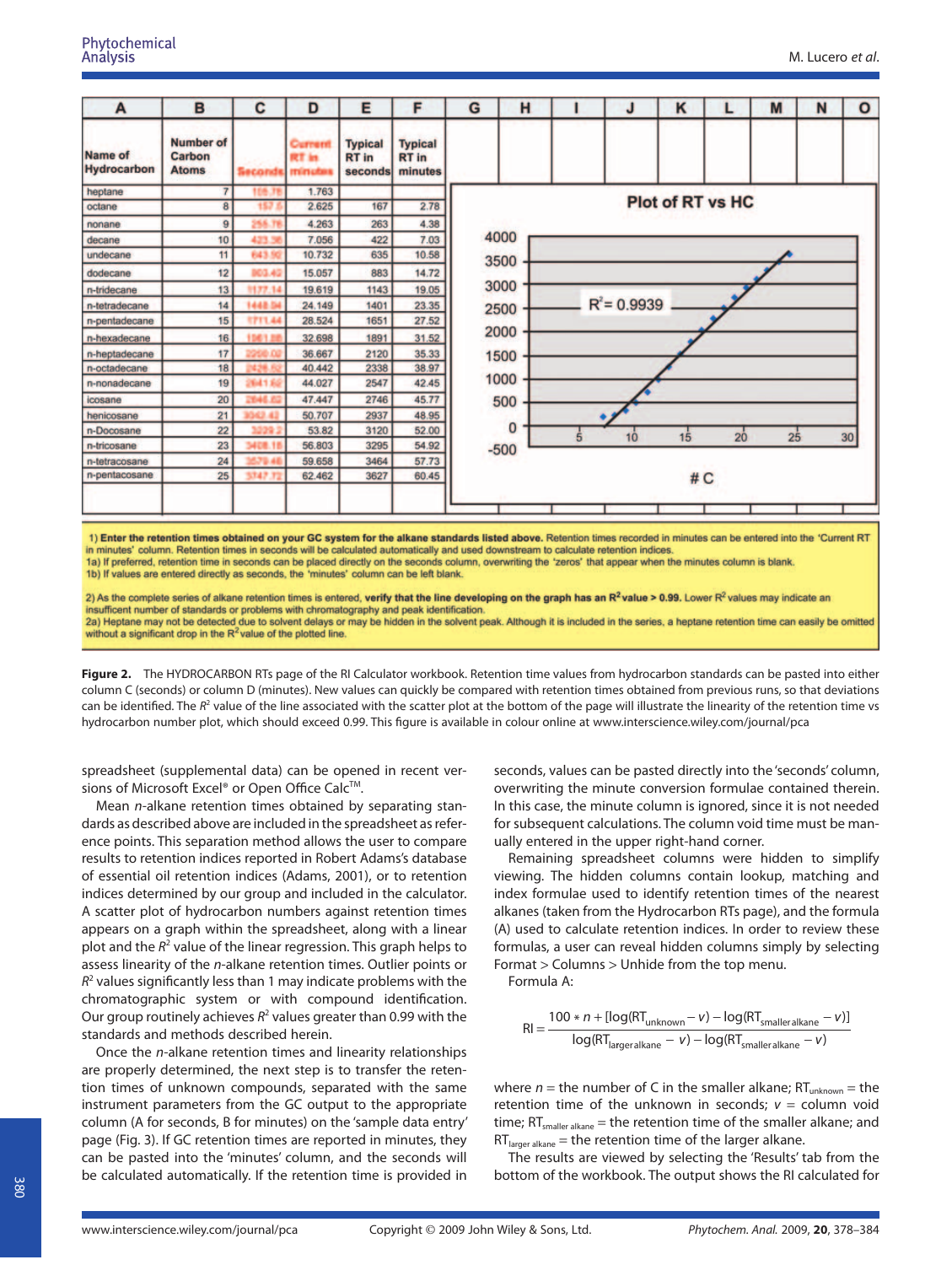| A                                 | в                                 | $\Omega$                                                                                                                                                                                                                                                                                                                        | P                                                                                                         | Q | R | s | т |  |  |  |  |  |
|-----------------------------------|-----------------------------------|---------------------------------------------------------------------------------------------------------------------------------------------------------------------------------------------------------------------------------------------------------------------------------------------------------------------------------|-----------------------------------------------------------------------------------------------------------|---|---|---|---|--|--|--|--|--|
| <b>Vold Time</b>                  |                                   |                                                                                                                                                                                                                                                                                                                                 |                                                                                                           |   |   |   |   |  |  |  |  |  |
| <b>UNKNOWN</b><br>RT<br>(SECONDS) | <b>UNKNOWN</b><br>RT<br>(Minutes) | Enter retention times of unknowns in minutes or in seconds. If<br>minutes are entered, seconds will be calculated automatically.<br>Retention time in seconds can be entered by overwriting the<br>formula in column A.                                                                                                         |                                                                                                           |   |   |   |   |  |  |  |  |  |
| 102                               | 1.704                             |                                                                                                                                                                                                                                                                                                                                 |                                                                                                           |   |   |   |   |  |  |  |  |  |
| 150                               | 2.506                             |                                                                                                                                                                                                                                                                                                                                 |                                                                                                           |   |   |   |   |  |  |  |  |  |
| 189                               | 3.137                             |                                                                                                                                                                                                                                                                                                                                 |                                                                                                           |   |   |   |   |  |  |  |  |  |
| 197                               | 1.275                             |                                                                                                                                                                                                                                                                                                                                 |                                                                                                           |   |   |   |   |  |  |  |  |  |
| 211                               | 3.517                             |                                                                                                                                                                                                                                                                                                                                 |                                                                                                           |   |   |   |   |  |  |  |  |  |
| 240                               | 4.142                             |                                                                                                                                                                                                                                                                                                                                 |                                                                                                           |   |   |   |   |  |  |  |  |  |
| נגנ                               | 6.384                             |                                                                                                                                                                                                                                                                                                                                 |                                                                                                           |   |   |   |   |  |  |  |  |  |
| 429                               | 7.147                             | This page contains several hidden columns (C-N) in which calculations<br>and lookup functions are performed. For routine use, it is best to keep<br>them hidden. To inspect formulas or make modifications, columns can                                                                                                         |                                                                                                           |   |   |   |   |  |  |  |  |  |
| 511                               | 8.52                              |                                                                                                                                                                                                                                                                                                                                 |                                                                                                           |   |   |   |   |  |  |  |  |  |
| 531                               | 8.54                              |                                                                                                                                                                                                                                                                                                                                 |                                                                                                           |   |   |   |   |  |  |  |  |  |
| 816                               |                                   |                                                                                                                                                                                                                                                                                                                                 | be revealed by selecting columns B and O. With both columns<br>selected, choose Format > Column > Unhide. |   |   |   |   |  |  |  |  |  |
| 642                               | 98.70                             |                                                                                                                                                                                                                                                                                                                                 |                                                                                                           |   |   |   |   |  |  |  |  |  |
| 760                               | 12,661                            |                                                                                                                                                                                                                                                                                                                                 |                                                                                                           |   |   |   |   |  |  |  |  |  |
| 831                               | 14.51                             |                                                                                                                                                                                                                                                                                                                                 |                                                                                                           |   |   |   |   |  |  |  |  |  |
| 1812                              | 30.198                            |                                                                                                                                                                                                                                                                                                                                 |                                                                                                           |   |   |   |   |  |  |  |  |  |
| 1825                              | 38.422                            |                                                                                                                                                                                                                                                                                                                                 |                                                                                                           |   |   |   |   |  |  |  |  |  |
| 1960                              | 32,674                            |                                                                                                                                                                                                                                                                                                                                 |                                                                                                           |   |   |   |   |  |  |  |  |  |
|                                   | 34.47                             |                                                                                                                                                                                                                                                                                                                                 |                                                                                                           |   |   |   |   |  |  |  |  |  |
| ٥                                 |                                   |                                                                                                                                                                                                                                                                                                                                 |                                                                                                           |   |   |   |   |  |  |  |  |  |
| ñ                                 |                                   |                                                                                                                                                                                                                                                                                                                                 |                                                                                                           |   |   |   |   |  |  |  |  |  |
| ō                                 |                                   |                                                                                                                                                                                                                                                                                                                                 |                                                                                                           |   |   |   |   |  |  |  |  |  |
| ö                                 |                                   |                                                                                                                                                                                                                                                                                                                                 |                                                                                                           |   |   |   |   |  |  |  |  |  |
| o                                 |                                   | Users can add compounds to the KI Library. If this is done, added<br>compounds must be placed in order by Kl. In addition, two named<br>ranges, KILIST and KILIB must be edited to include the larger library.<br>For instructions in Excel, search the help menu using the phrase<br>'define named cell references or ranges.' |                                                                                                           |   |   |   |   |  |  |  |  |  |
| Ö                                 |                                   |                                                                                                                                                                                                                                                                                                                                 |                                                                                                           |   |   |   |   |  |  |  |  |  |
| ٥                                 |                                   |                                                                                                                                                                                                                                                                                                                                 |                                                                                                           |   |   |   |   |  |  |  |  |  |
| Ð                                 |                                   |                                                                                                                                                                                                                                                                                                                                 |                                                                                                           |   |   |   |   |  |  |  |  |  |
| o                                 |                                   |                                                                                                                                                                                                                                                                                                                                 |                                                                                                           |   |   |   |   |  |  |  |  |  |

Figure 3. The Sample Data Entry page of the RI Calculator. Columns C–N, used strictly for calculation of values derived from the entries, are hidden. They can be viewed by selecting Format >Columns >Unhide from the top menu. This figure is available in colour online at www.interscience.wiley.com/journal/pca

each unknown retention time entered. In addition, the columns to the right show the compound obtained from the page 'RI Library' with a retention time nearest to the unknown. The published reference in which the RI for the matching compound was determined is shown, along with the USDA-NRCS Plants Database symbol for the plant species in which the library compound was identified (Fig. 4).

#### **Compound identification**

Positive identification of organic compounds generally requires application of two or more analytical techniques. In PVOC analysis, combining mass spectral and retention index matching is convenient since both can be carried out with a single chromatographic run. In the absence of spectral analysis, or when several compounds have similar spectra and retention indices on a given column, matching of retention indices determined on columns with different stationary phase polarities may suffice. In the current experiment, mass spectral matching was obtained using Magnum™ software. A positive match required both a spectral fit score of ≥950 and a retention index within five units of reported values.

Some judgement on the part of the analyst is necessary for determining acceptable variation between reported and observed retention indices. For example, compounds that are poorly retained (RIs < 850) on the column are likely to show more variable retention times than those with indices between 850 and 1900 using the DB-5 column described above. Late eluting compounds (RIs > 1900) may undergo band broadening which may cause variation in assessment of retention times. Thus, a 5 unit difference between reported and observed retention indices would be more acceptable for very early or very late eluting compounds than for compounds with intermediate retention times.

A second factor to consider when evaluating differences between reported and observed retention times is the difference between reported and observed retention times for other compounds within the same extract. For example, if an extract contains tricyclene (RI = 930),  $\alpha$ -pinene (RI = 942), and an unknown compound with a spectra matching camphene and a retention index of 950, the unknown is not likely to be camphene. While the calculated retention index is within 2 units of the 953 index reported for camphene in Dalea formosa extracts (Lucero et al., 2005), the indices observed for tricyclene and  $\alpha$ -pinene in the same extract are higher than the mean retention indices reported for those compounds in other literature (Tellez et al., 1997b; Adams, 2001; Medina et al., 2005); hence, one would expect camphene, which elutes within a minute of tricyclene and  $\alpha$ -pinene, to also have a slightly higher-than-average index. The various retention indices reported for compounds identified in various plant extracts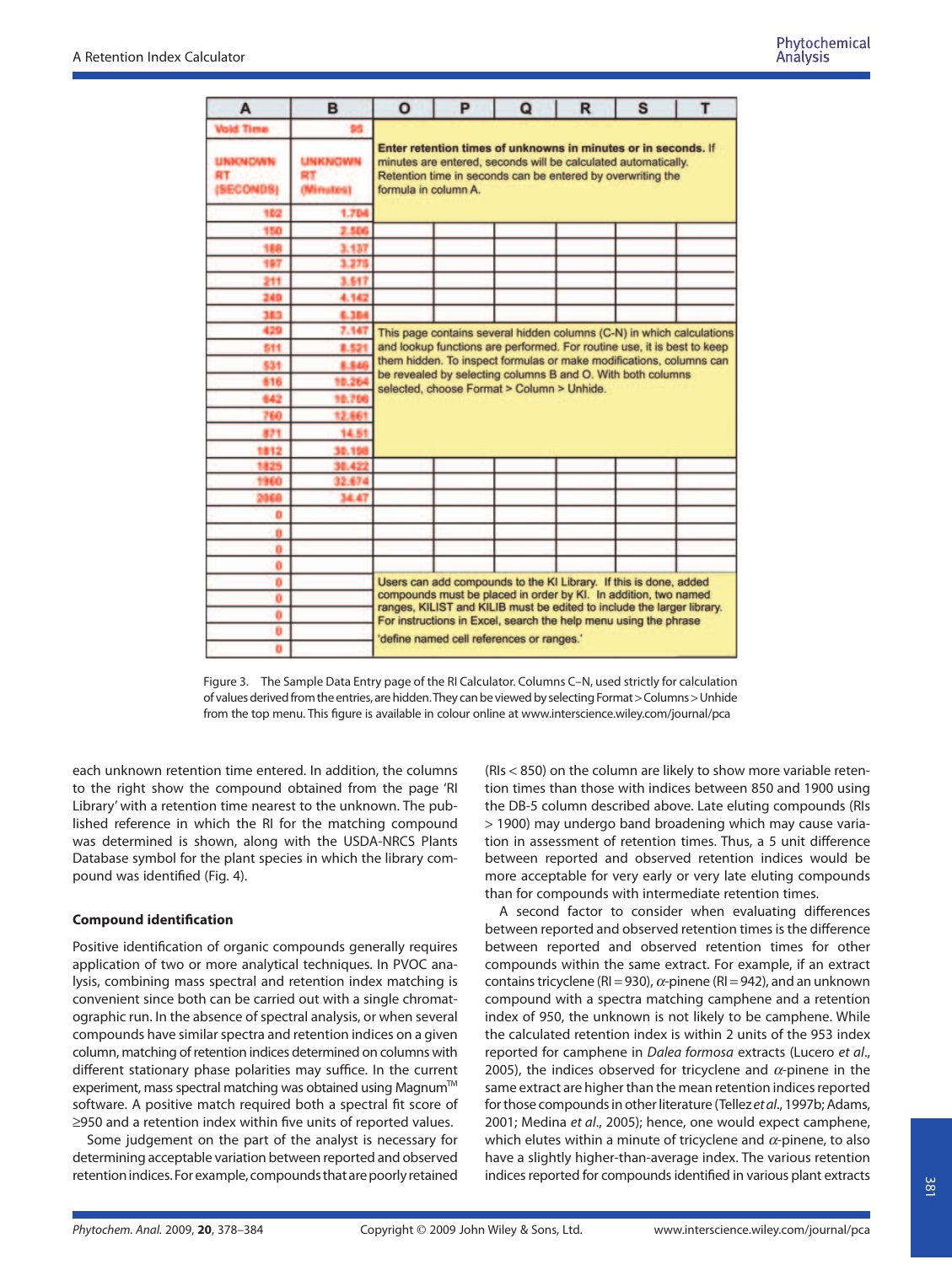| A                      | B                                                | C                           | D                                          | Е                                                       | F                                                | G                                                                             | H                                                                                                                                                      |                                                                  | J |  |  |
|------------------------|--------------------------------------------------|-----------------------------|--------------------------------------------|---------------------------------------------------------|--------------------------------------------------|-------------------------------------------------------------------------------|--------------------------------------------------------------------------------------------------------------------------------------------------------|------------------------------------------------------------------|---|--|--|
| <b>RT</b><br>(Minutes) | <b>UNKNOWN UNKNOWN</b><br><b>RT</b><br>(Seconds) | <b>UNKNOWN</b><br><b>KI</b> | <b>Nearest KI</b><br>from Local<br>Library | Library compound with KI<br>nearest that of the unknown | <b>Source</b><br>Plant<br><b>Species</b><br>Code | <b>Reference</b>                                                              |                                                                                                                                                        |                                                                  |   |  |  |
| 1.70                   | 102                                              | #N/A                        | #N/A                                       | #N/A                                                    | <b>#N/A</b>                                      | #N/A                                                                          |                                                                                                                                                        | Plant species symbols match the<br>symbols used by the USDA-NRCS |   |  |  |
| 2.51                   | 150                                              | 793                         | #N/A                                       | #N/A                                                    | #N/A                                             | #N/A                                                                          |                                                                                                                                                        | PLANTS database to abbreviate                                    |   |  |  |
| 3.14                   | 188                                              | 842                         | 835                                        | isovaleric acid                                         | <b>CEGR</b>                                      | Lucero et al., Journal of essential oil research<br>(under review)            |                                                                                                                                                        | names of species in which the<br>compound was detected.          |   |  |  |
| 3.28                   | 197                                              | 851                         | 853                                        | (E)-2-hexenal                                           | <b>ANCA</b>                                      | Medina et al., Journal of Agricultural and Food<br>Chemistry 53 (2005) 8694.  | RI's in the library were determined<br>from compounds detected within the<br>indicated species. References to the<br>published articles describing the |                                                                  |   |  |  |
| 3.52                   | 211                                              | 865                         | 868                                        | n-hexanol                                               | CEGR                                             | Lucero et al., Journal of essential oil research<br>(under review)            |                                                                                                                                                        |                                                                  |   |  |  |
| 4.14                   | 249                                              | 895                         | 899                                        | n-heptanal                                              | <b>CEGR</b>                                      | Lucero et al., Journal of essential oil research<br>(under review)            | analysis and identification of the<br>matching library compounds is                                                                                    |                                                                  |   |  |  |
| 6.38                   | 383                                              | 982                         | 982                                        | -pinene                                                 | <b>DAFO</b>                                      | Lucero et al., Journal of essential oil research<br>17 (2005) 645.            | provided.                                                                                                                                              |                                                                  |   |  |  |
| 7.15                   | 429                                              | 1003                        | 1004                                       | a-phellandrene                                          | <b>CHPU</b>                                      | Tellez et al., Journal of Essential Oils<br>Research 10, 201 (Mar/Apr 1998).  |                                                                                                                                                        |                                                                  |   |  |  |
| 8.52                   | 511                                              | 1046                        | 1045                                       | phenylacetaldehyde                                      | <b>PSSC</b>                                      | Lucero et al., Journal of Essential oil<br>Research 15 (2003) 108.            |                                                                                                                                                        |                                                                  |   |  |  |
| 8.85                   | 531                                              | 1055                        | 1052                                       | (E)-ocimene                                             | <b>ANCA</b>                                      | Medina et al., Journal of Agricultural and Food<br>Chemistry 53 (2005) 8694.  |                                                                                                                                                        |                                                                  |   |  |  |
| 10.26                  | 616                                              | 1090                        | 1089                                       | p-mentha-2,4(8)diene                                    | <b>CEGR</b>                                      | Lucero et al., Journal of essential oil research<br>(under review)            |                                                                                                                                                        |                                                                  |   |  |  |
| 10.71                  | 642                                              | 1099                        | 1099                                       | linalool                                                | <b>ANCA</b>                                      | Medina et al., Journal of Agricultural and Food<br>Chemistry 53 (2005) 8694.  |                                                                                                                                                        |                                                                  |   |  |  |
| 12.66                  | 760                                              | 1149                        | 1147                                       | trans-verbenol                                          | <b>CEGR</b>                                      | Lucero et al., Journal of essential oil research<br>(under review)            |                                                                                                                                                        |                                                                  |   |  |  |
| 14.51                  | 871                                              | 1189                        | 1189                                       | a-terpineol                                             | <b>DYAC</b>                                      | Tellez et al., Journal of Agricultural and Food<br>Chemistry 45, 3276 (1997). |                                                                                                                                                        |                                                                  |   |  |  |
| 30.20                  | 1812                                             | 1542                        | 1538                                       | a-cadinene                                              | <b>CHPU</b>                                      | Tellez et al., Journal of Essential Oils<br>Research 10, 201 (Mar/Apr 1998).  |                                                                                                                                                        |                                                                  |   |  |  |
| 30.42                  | 1825                                             | 1547                        | 1548                                       | elemol                                                  | <b>FLCE</b>                                      | Tellez et al., Journal of essential oil research<br>9, 619 (Nov/Dec 1997).    |                                                                                                                                                        |                                                                  |   |  |  |
| 32.67                  | 1960                                             | 1599                        | 1607                                       | b-oplopenone                                            | <b>FLCE</b>                                      | Tellez et al., Journal of essential oil research<br>9, 619 (Nov/Dec 1997).    |                                                                                                                                                        |                                                                  |   |  |  |
| 34.47                  | 2068                                             | 1646                        | 1646                                       | a-muurolol                                              | <b>DYAC</b>                                      | Tellez et al., Journal of Agricultural and Food<br>Chemistry 45, 3276 (1997). |                                                                                                                                                        |                                                                  |   |  |  |

Figure 4. The Results page of the RI Calculator. Unknowns, listed by retention time, are shown with calculated RIs. In addition, the library compound with the nearest RI is provided, along with the USDA-NRCS species code of the source plant in which the library compound was previously detected. References describing identification of the library compound are shown. This figure is available in colour online at www.interscience.wiley.com/journal/pca

identified on the JER can be seen on the 'RI Library' page of the RI Calculator (see Supporting Information).

#### **Quantitative analysis**

Relative peak areas eluting from FID chromatograms with retention indices matching those of compounds identified in parallel GCMS chromatograms were used to estimate micrograms of compound per gram dry plant tissue (ppm).

# **Results and Discussion**

#### **Essential oils of** *Koeberlinia spinosa*

KOSP is the only species within the genus Koeberlinia. The nearly leafless shrub produces photosynthetic stems and sharp thorns which effectively deter large mammals. However, brightly colored berries which appear in the summer are utilised by small herbivores, including birds and insects. The absence of leaves, which are the source of many PVOCs in most plants, suggests low overall volatile production.

Triplicate distillations of the photosynthetic, leafless stem tissue yielded less than 0.1 ppm (µg oil/g dry matter). Yields for the green and purple berries were 1 and 5 ppm, respectively. Low yield from stem tissue prevented direct analysis of oil samples. Therefore, SPME headspace analysis was used to determine the volatile composition. SPME generally provides greater sensitivity for qualitative analysis than steam distillation, but can be more difficult to analyse quantitatively (Lucero et al., 2006). For this reason, the amounts of volatiles detected in stem extracts are reported simply as peak area percentage (Table 1).

The RI Calculator in combination with mass spectral and retention index libraries facilitated identification of 15 compounds in green berries, six compounds in purple berries and two compounds in the stem essential oil from Koeberlinia spinosa essential oil. Seven of these compounds have not been detected in other species collected from the JER (Table 1). Thirty-seven additional compounds were reproducibly detected, but could not be positively identified (data not shown). Most of these were small peaks with low signal-to-noise ratios, thus poor spectral purity prevented matching to library compounds. However, berries also contained several large, spectrally impure peaks with retention indices of 2568, 3239, 3301, 3404 and 3740. These five peaks comprised 20 and 35% of the total FID peak areas for green and purple berries, respectively, but impurities prevented spectral matching and positive identification.

Not surprisingly, oil composition differed by tissue and by maturity. Only two clearly identifiable compounds, n-octanol and n-decanal, were observed in stem tissues. Both of these compounds were also present in the green berries, which provided the most complex mixture of detectable volatiles. Three compounds, methylbenzoate, methyl salicylate and *b*-eudesmol were present in both green and purple berries. All three of these were more abundant in the green berries. Compounds identified only in the purple berries included 6-methyl-5-hepten-2-one, 8 *a*-acetoxyelemol and hexadecanol.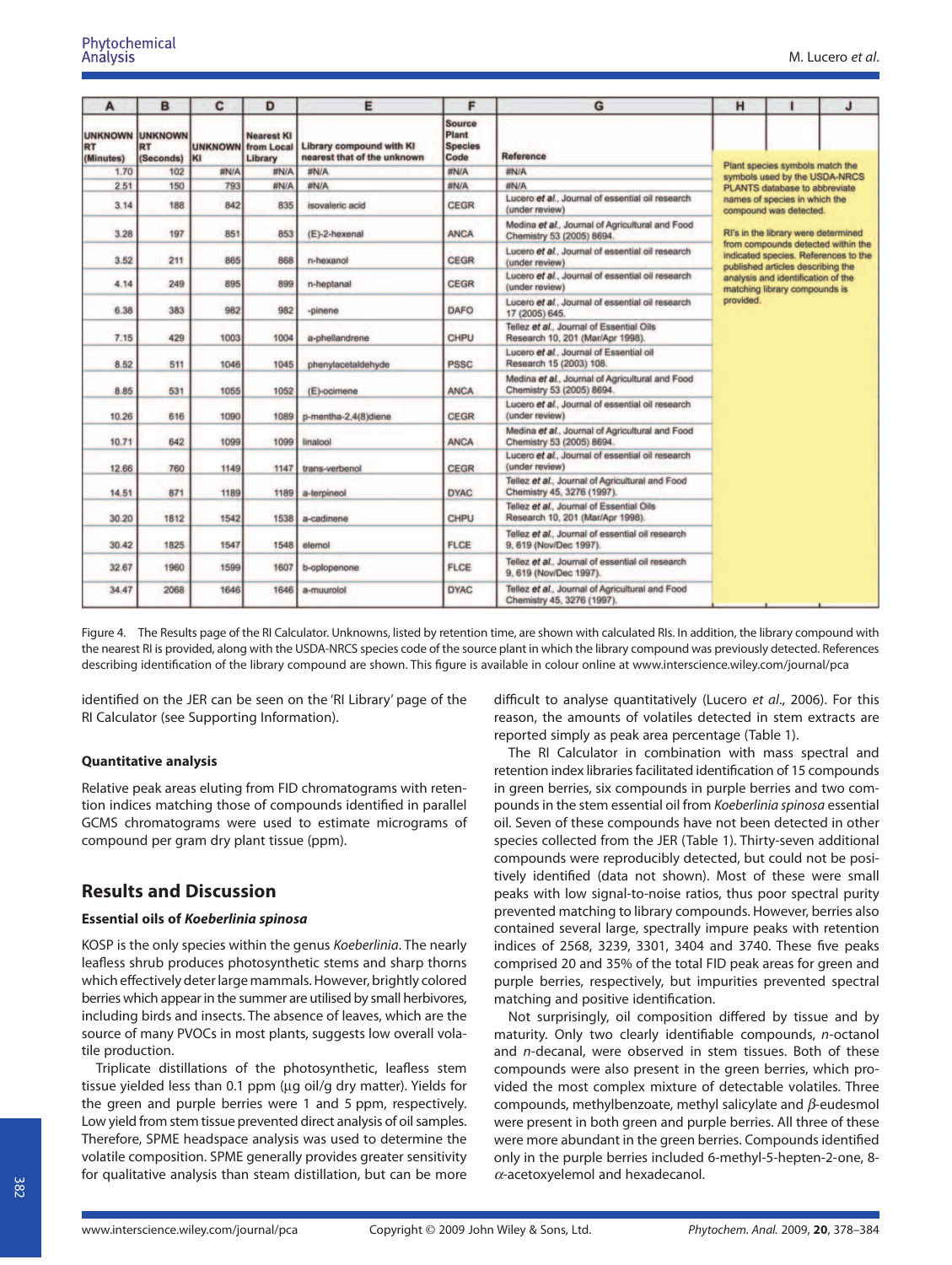**Table 1.** Koeberlinia spinosa volatiles identified by RI and spectral matching. Asterisks identify compounds that have not previously been observed in plant species from the Jornada Experimental Range

| Identified compounds    | R <sub>l</sub> | ppm in green berries | ppm in mature berries | Percentage area stem |
|-------------------------|----------------|----------------------|-----------------------|----------------------|
| Octen-3-ol $*$          | 981            | 0.537                |                       |                      |
| 6-Methyl-5-hepten-2-one | 983            |                      | 0.047                 |                      |
| 6-Methyl-5-hepten-2-ol* | 994            | 0.018                |                       |                      |
| p-Methylanisole*        | 1021           | < 0.001              |                       |                      |
| n-Octanol*              | 1072           | 0.010                |                       | 0.89                 |
| Methybenzoate           | 1091           | 0.068                | 0.012                 |                      |
| Methyl salicylate       | 1191           | 0.114                | 0.011                 |                      |
| n-Decanal               | 1204           | 0.021                |                       | 0.47                 |
| $(E)$ -2-decenal        | 1262           | 0.014                |                       |                      |
| 2E.4E-decadienal*       | 1314           | 0.026                |                       |                      |
| Geranyl acetone*        | 1453           | 0.013                |                       |                      |
| Elemol                  | 1549           | 0.042                |                       |                      |
| Eremoligensol*          | 1629           | 0.024                |                       |                      |
| Muurolol                | 1641           | 0.024                |                       |                      |
| $\beta$ -Eudesmol       | 1651           | 0.055                | 0.013                 |                      |
| 8-a-Acetoxyelemol*      | 1789           |                      | 0.009                 |                      |
| Hexadecanol*            | 1879           |                      | 0.034                 |                      |
| Methyl hexadecanoate*   | 1927           | 0.041                |                       |                      |

#### **Utility of the RI Calculator**

The RI Calculator spreadsheet effectively simplified the task of determining retention indices for unknown compounds. The lookup feature, which compares calculated RIs with those previously reported, was useful for narrowing the list of possible spectral matches to those that also had matching RIs. However, because the lookup feature only identifies the nearest library compound with an RI lower than the reported RI, manually scrolling through the library for similar RIs and checking outside references for plant volatile retention indices was still necessary.

The ability to identify volatile compounds in complex GC chromatograms with nothing more than spectral library and retention index matching is neither new nor novel, but is arguably underutilised in chemotaxonomy and other areas of chemical ecology (Adams, 2001). Retention indices, introduced 50 years ago, are robust constants that convey distinct information about the compounds they describe (Kováts, 1958). Yet, unlike chemical mass spectra, for which reference libraries abound, retention index databases have been slow to catch on. Robert Adams's mass spectral library of plant compounds is one of only a few that included retention indices with its early editions (Adams, 2001).

It is possible that hesitancy to incorporate retention indices with databases serving multiple users arose due to the rapid changes in chromatography during that time. When Kováts first proposed use of retention indices, his research was based on compounds separated isothermally on packed GC columns. However, more powerful temperature gradient separations and fused silica capillary columns were rapidly becoming the industry standard. Hence, modifications to retention index determinations had to be incorporated (Kováts, 1965). In the decades that followed, numerous new stationary phases became available for chemical separations. Because phase material strongly influences the retention index of a compound, the rapid development of novel phase technologies may have temporarily discouraged efforts to invest in development and publication of retention

index libraries, which would only be of value to end users who chose the same phase. However, the added value of retention properties for compound identification is indisputable (Ettre, 2003; Harangi, 2003). Retention index data for numerous PVOCs have been available in commercially available libraries for many years (Adams, 2001). More recently, retention index data have been added to readily accessible public databases such as the NIST Chemistry WebBook (Babushok et al., 2007).

The retention index library offered in the RI Calculator (Supporting Information) can be readily expanded to include additional compounds of interest to the end user. To expand the library, simply add new compounds with reported retention indices to the list on the workbook sheet entitled 'RI Library'. The entire list should then be selected and re-sorted so that all compounds are listed in order by retention index, followed by compound name. Finally, to ensure that lookup commands reference the expanded list of entries, choose Insert > Name > Define from the menu on the top of the page, and select the name 'RILIST' from the 'Define Name' box that appears. While RILIST is selected, drop to the 'refers to' box and expand the range of cells in column A to include the new entries. Next, select the name 'RILIB' and repeat this process, selecting a new range of cells from columns A–D to include the new library entries. Now, all added compounds will be searchable.

The RI Calculator presented here evolved over the course of several studies of essential oil compositions. Users interested in volatiles with lower molecular weights will need to replace the hydrocarbon standards listed on the Hydrocarbon RTs page of the calculator with appropriate standards having molecular weights above and below the molecular weights of their compounds of interest. Such compounds are not represented in the existing RI library, but could be added by the end user as described above. The lookup function for matching calculated retention indices to those previously reported is limited, in that it only returns the lowest-value compound from the library list that meets the 'closest hit' criteria. A solution to this weakness could be obtained by building the tool in a database, rather